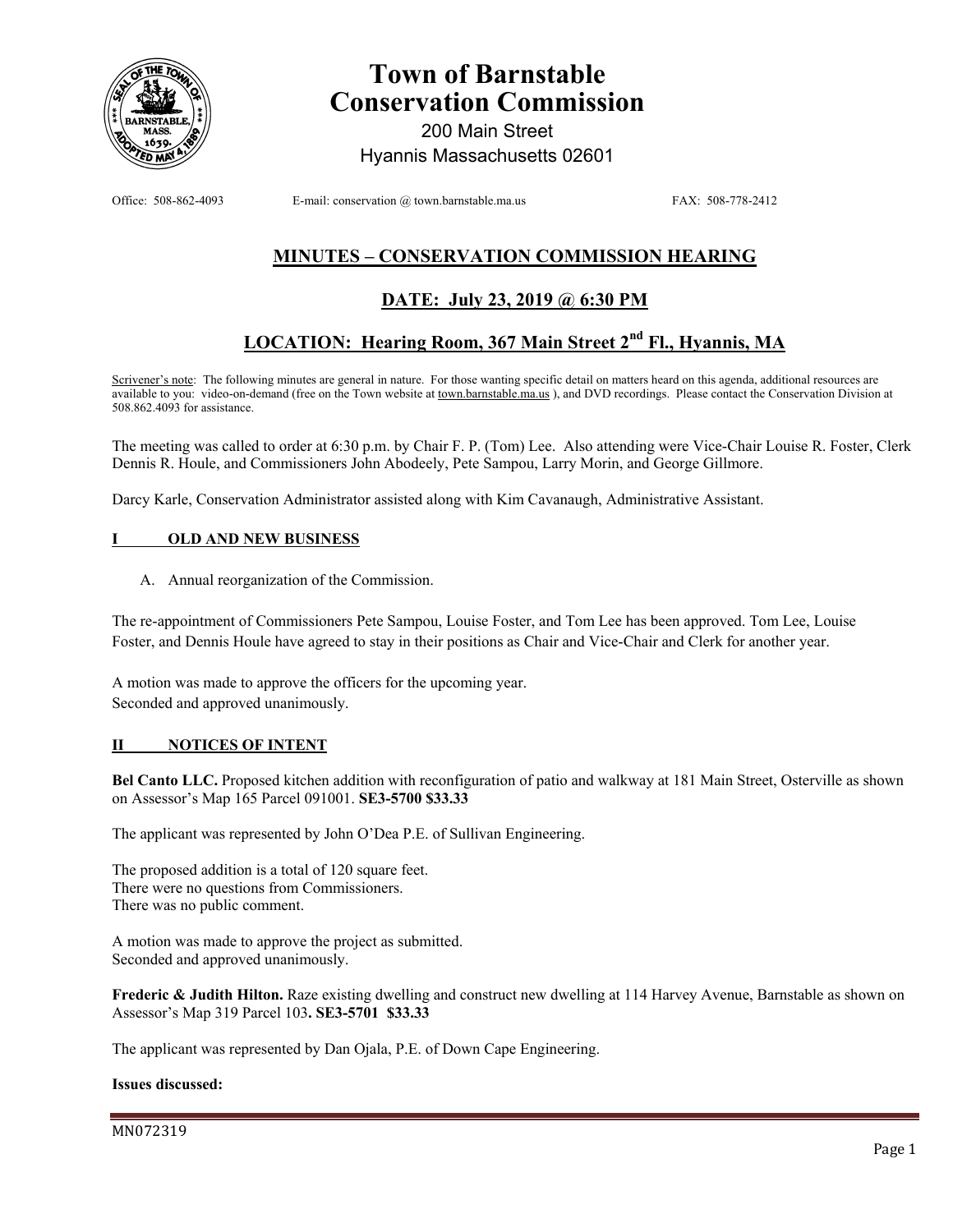- The rock retaining wall will be approximately  $4 \frac{1}{2}$  feet high. Fill will be placed behind the wall.
- A sump pump is currently being used in the basement. They feel the retaining wall may not need to run all the time if a retaining wall is allowed.
- Boat trailers are currently being stored in the area of concrete pad. Would like to see the current fence removed and a single rail fence be placed in front of mitigation area, to not only protect mitigations, but ensure boat trailers are not stored there.

A motion was made to approve the project subject to receipt of a revised plan showing elevation at the top of rock retaining wall, spot grades on the landward side of retaining wall, and to move fence to the landward side of mitigation planting area.

Seconded and approved unanimously.

## **III CONTINUANCES**

**Cecilia Vieira Stone.** Proposed raze and replace single family home and vegetation restoration on beach parcel at 75 & 85 Harbor Bluffs Road, Hyannis as shown on Assessor's Map 325 Parcels 124 and 123. **SE3-5698** 

The applicant was represented by Sean Riley, P.E. of Coastal Engineering and Lynne Giesecke of Studio 2112 Landscape Architecture Inc.

This project was continued from July  $9<sup>th</sup>$ . The quorum is all commissioners present. Exhibit A – Handout of Power Point presentation.

## **Issues discussed:**

- The property was purchased last year. The new owner has been working with a design team to relocate the dwelling as far as possible away from all resource areas. The foundation will be FEMA compliant.
- There are two other beach parcel owners which have supplied letters of consent for re-vegetation work being done on the beach parcel.
- Fill is being brought in to raise the house up to the same level as the abutters.
- $\bullet$  The existing grade from the beach is 6 ft. The wall is being added to get up to 7.75 ft. There will be no water diversion onto abutting properties. There are no elevations shown on the plan.
- The green line on the Power Point differs from the line on the plan along dune. The green line represents the delineation of the dune. The delineations and guidelines are not clear.
- A question was raised if this project is too big for the size of the lot. Looks like more than 80% of lot is becoming hardscape.
- They are seeking relief from the Zoning Board for the front porch because it is the existing set back.
- The purpose of the roll out walkway is to formalize where the path is. Roll out walkways have only been approved in the past for handicap/wheelchair access when there is a need, or a difficult kayak access point until a more permanent solution is permitted.

A comment letter from Hughes Environmental Consulting representing the abutters at 45 Harbor Bluffs Road was read into record.

There was no further public comment.

A motion was made to approve continuance to August 20, 2019. Seconded and approved unanimously.

### **IV** CERTIFICATES OF COMPLIANCE (ez = no deviations, staff recommends approval) on-going conditions)

A. Daniel SE3-5389 (coc, ez) raze & construct single family dwelling \* 501 Eel River Road, Osterville

A motion was made to approve the certificate of compliance request. Seconded and approved unanimously.